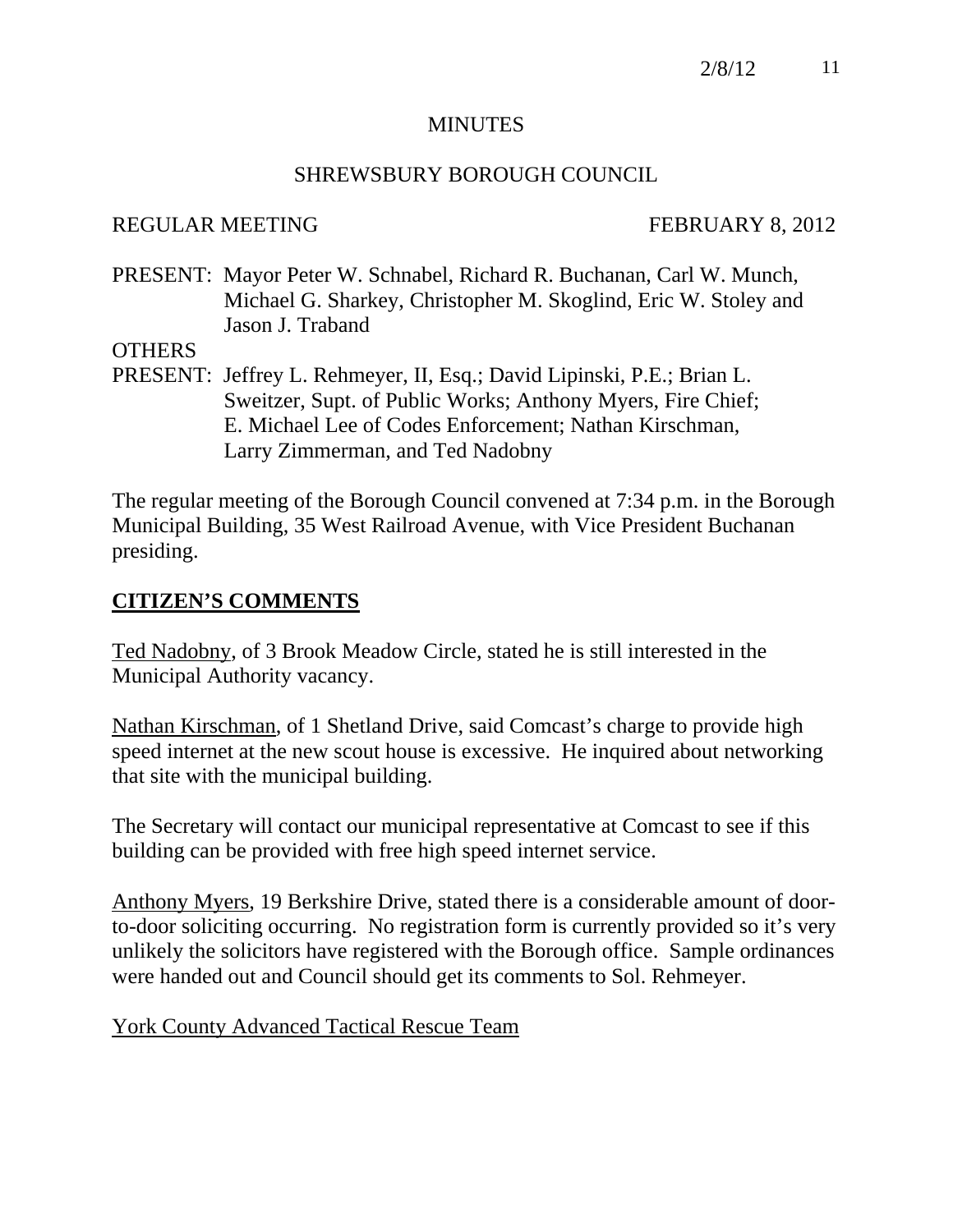A formality letter was received from the Department of Emergency Services for the Borough to sign that gives approval for the team to respond in special rescue events. Tony said the team responded to about 65 calls last year.

M. Sharkey moved that Vice President Buchanan sign the formality letter approving the dispatching of the York County ATR to all special rescue responses. C. Skoglind seconded. The motion carried with all in favor.

# Equipment Grant

Tony said the amount of \$260,000.00 was received from a joint FEMA grant application for Shrewsbury, Stewartstown, New Freedom and Glen Rock fire departments to purchase radios to be able to speak with northern Maryland fire departments during calls for services. Also, a grant in the amount of \$10,000.00 was received from the State to purchase a new detection meter for hazardous materials and to purchase other equipment.

# Southern Regional Police Commission

Tony announced that he is the Chairman of the Police Commission.

# Fire Department Appreciation Banquet

M. Sharkey stated the fire company presented the Borough with a certification of appreciation. M. Sharkey accepted the certificate on behalf of the Borough. Tony stated membership is on the decline. It takes 250 hours of training to become a certified fire fighter.

# APPOINTMENTS

# Municipal Authority Vacancy

Ted Nadobny, of 3 Brook Meadow Circle, stated he is still interested in the Municipal Authority vacancy.

M. Sharkey moved to appoint Ted Nadobny to the Municipal Authority. E. Stoley seconded. The motion carried with all in favor.

# Registered Elector Vacancy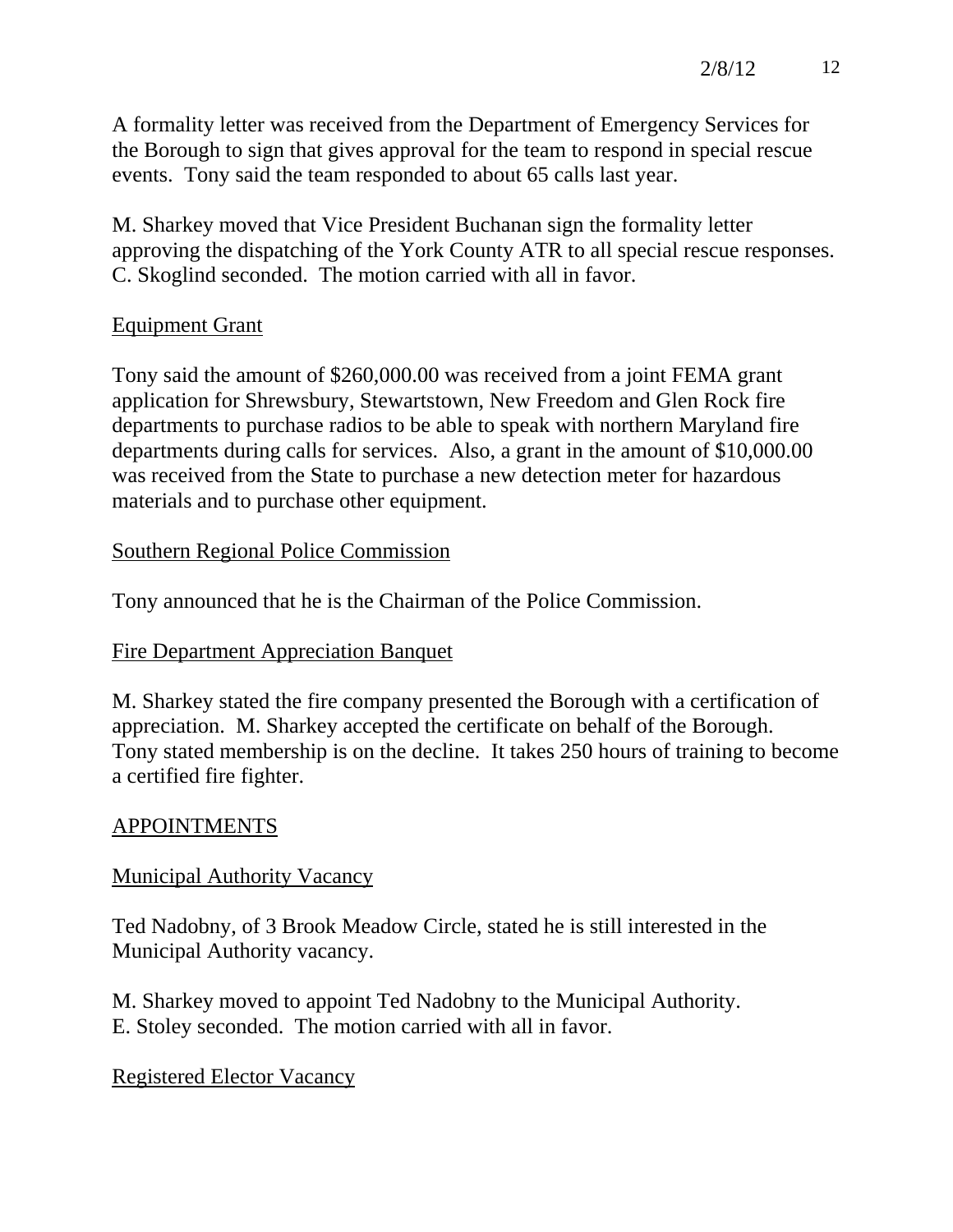E. Stoley moved to appoint John LaMartina as the Registered Elector for the Borough.

C. Skoglind seconded. The motion carried with all in favor.

Both vacancies were advertised in the local newspaper.

# **APPROVAL OF MINUTES**

The minutes of the January 3 meeting were approved by unanimous consent by those who were at the meeting.

# **APPROVAL OF EXPENDITURES AND REPORT OF ACCOUNTS**

- C. Skoglind moved to approve the December, 2011, report of accounts.
- E. Stoley seconded. The motion carried with all in favor.
- C. Skoglind moved to approve the January, 2012, report of accounts.
- J. Traband seconded. The motion carried with all in favor.

## **BILL LIST**

The bill list for January was presented: General account: check numbers 10973 thru 11015; Water account: check numbers 4693 thru 4708; Sewer account: check numbers 4424 thru 4438; Highway Aid: check numbers 852 thru 854.

- C. Skoglind moved to approve the January bill listing.
- E. Stoley seconded. The motion carried with all in favor.

# **PAYROLL REGISTER**

C. Skoglind moved to approve the January 9 and 23 payroll registers. M. Sharkey seconded. The motion carried with all in favor.

## **SUBDIVISION AND LAND DEVELOPMENT BUSINESS**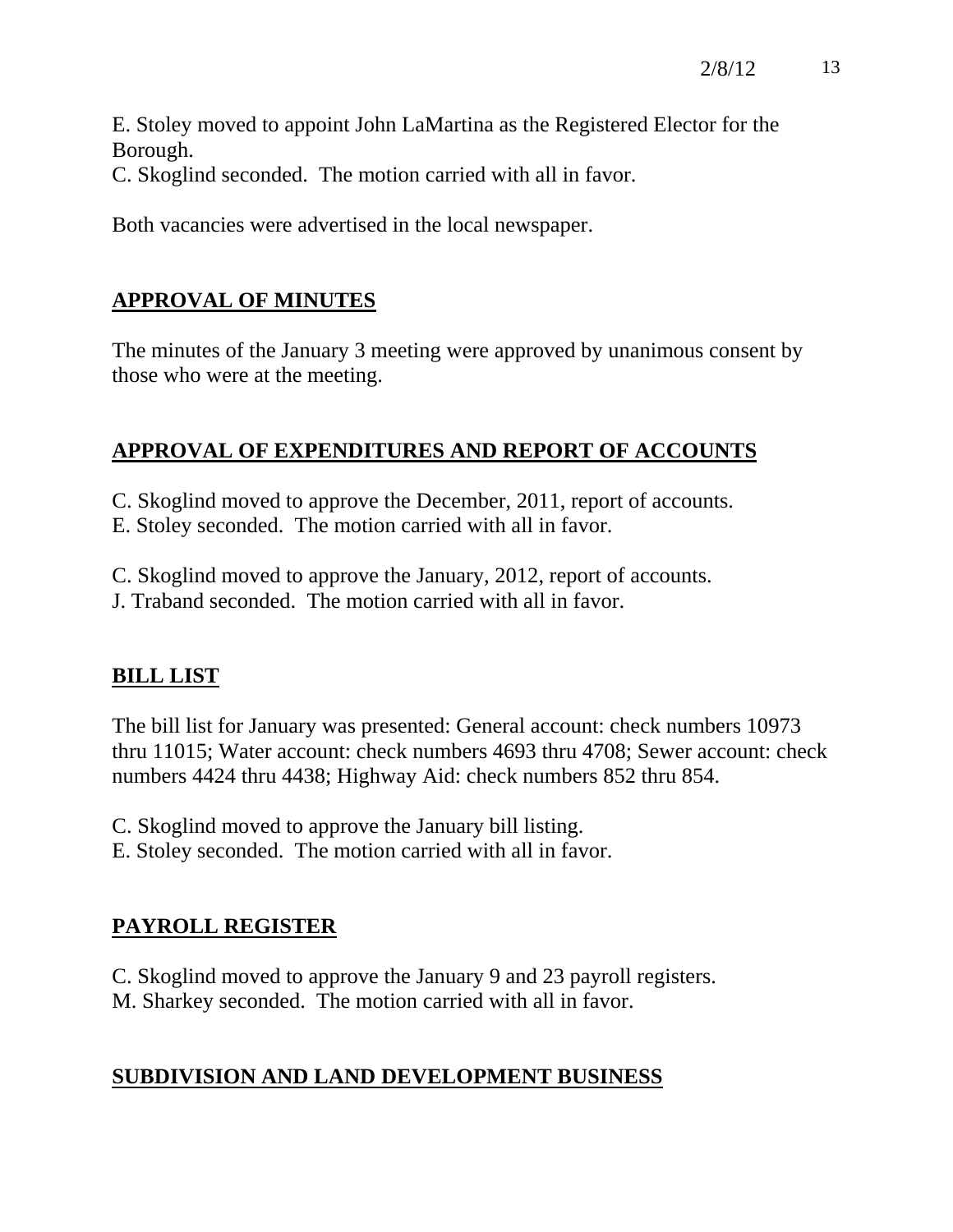## McCleary Subdivision – Seven Lots

A preliminary plan was received to subdivide the McCleary tract along Plank Road. The plan proposes the extension of Greenview Drive with a cul-de-sac. E. Stoley proposed the road not end in a cul-de-sac and exit onto Plank Road where Northbrook Lane intersects. This will give this and the Brookview Meadows II development two accesses for public safety.

## **Southern Regional Police Department**

Mayor Schnabel stated Shrewsbury Borough leads in the number of calls. The Commission needs to keep the level of resources at the current level in order to stay ahead of pending crime.

#### Alarm Ordinance

Every year, the office sends a blank alarm registration form to about 120 home owners. About half are returned or a home owner will call and say there is no change. Chief Boddington stated the police department does not use this information as they obtain the information from other sources. When there is an alarm call to 911, the alarm company gives the dispatcher the contact and other information. Chief Boddington stated the department can also track false alarms in their system.

E. Stoley moved that the office does not need to send renewal forms out but that an article be placed in the newsletter that new alarms should be registered and reminding residents they could be fined under State law for repeat false alarms. C. Munch seconded. The motion carried with all in favor.

## **Codes Enforcement** – E. Michael Lee

#### Enforcement Proceeding

At the hearing for 133 South Main Street, the district magistrate suggested the property owner speak with Mike and the attorney to work out a settlement. The proposed settlement is that the property owner will pay all of the Borough's fees and to clean up the junk. Mike stated that as of today, a very good attempt has been made to clean up.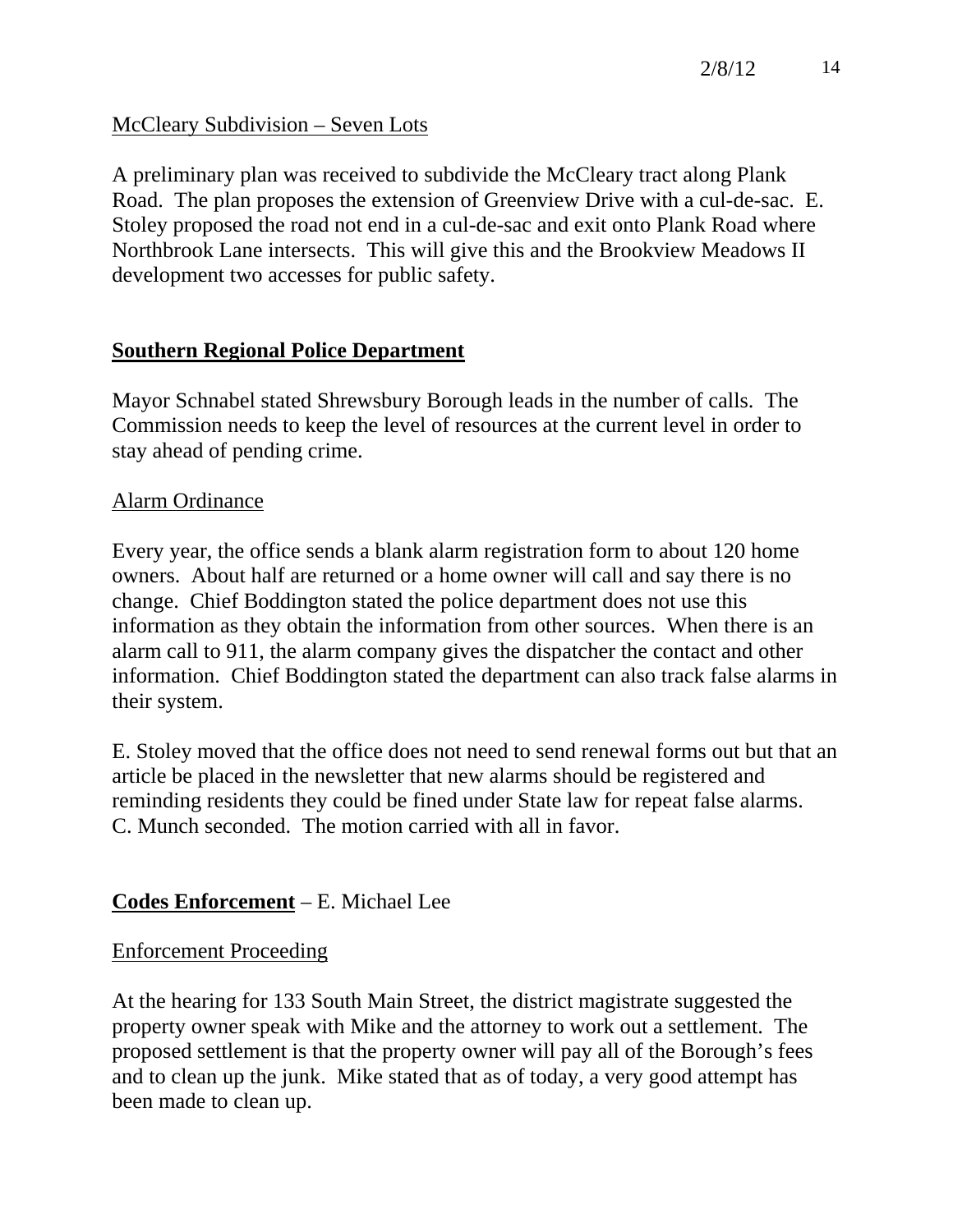E. Stoley moved to approve the settlement arrangement whereby the home owner cleans up his property and pays all of the Borough's expenses. M. Sharkey seconded. The motion carried with all in favor.

## 16 North Main Street Sale of Wine

In the 1990s, a special exception was granted for bottled wine to be sold in the rear building at 16 North Main Street. That wine shop vacated and a new wine business is interested in selling bottled wine inside the main building. Since the Borough is a dry town, the Department of Agriculture was involved in the approval which was granted as the vineyard was local.

Mike will check with the Department of Agriculture and since there is a preexisting special exception the use can go in if approved by the Department of Agriculture.

## Shrewsbury Square Shopping Center

One pad site with two businesses was modified and there is room for two more small stores. Extra water and sewer EDUs will need to be purchased for the new units.

#### 430 South Main Street Water and Sewer

This building was never connected to the water and sewer and has been vacant for over 30 years. When the property was sold, one water and one sewer EDU fees were collected. Mike stated he has had several conversations with the new owner about the owner's thoughts that he can do anything he wants with the building. It was previously one use and the new owner would like to have multiple uses in the building. B. Sweitzer stated the owner called him and asked that a one inch water line be installed under the roadway. If the property needs to have sprinklers installed, a one inch line will not be sufficient. The property will need to conform to the building code and if there are multiple tenants proposed, firewalls will need to be installed. Even if used for storage, it must be governed by the building code. This is a very old building and is a fire hazard. A special exception will be required to classify the building as a shopping center. Multiple water and sewer EDUs will need to be purchased. A meeting needs to be held with the property owner to see what he wants to do and to tell him what all will be required. B. Sweitzer will not install the one inch water line.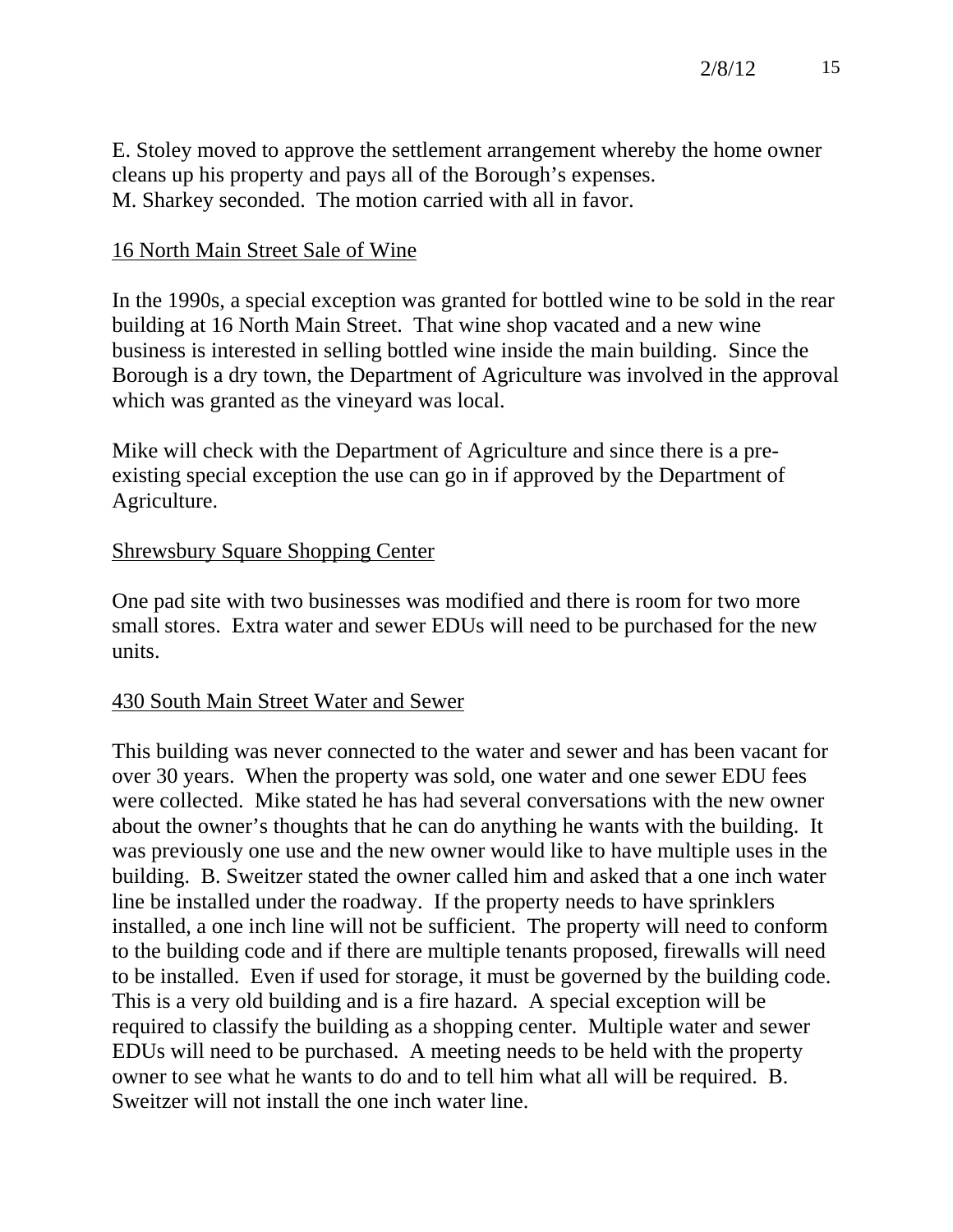A meeting will be held with the property owner, Mike Lee and Brian Sweitzer.

#### **Water & Sewer** – Richard R. Buchanan

#### 2011 Water Pumping Totals

The difference between the gallons pumped and gallons billed in 2011 is less than 1%. The State recommends no more than 10% of unaccounted water, which is water that is not metered (leaks, hydrant flushing, fires, etc.).

#### 2011 Sewer Flow Totals

The sewer flows for 2011 were at 46.37% of the total plant load. B. Sweitzer presented sewer flow history:

| 2006 Shrewsbury Sewer Flows 277,244,000 gals. | 58% NFWWTP |
|-----------------------------------------------|------------|
| 2007 Shrewsbury Sewer Flows 272,211,551 gals. | 58% NFWWTP |
| 2008 Shrewsbury Sewer Flows 261,353,596 gals. | 56% NFWWTP |
| 2009 Shrewsbury Sewer Flows 230,354,000 gals. | 50% NFWWTP |
| 2010 Shrewsbury Sewer Flows 207,523,000 gals. | 44% NFWTTP |
| 2011 Shrewsbury Sewer Flows 218,644,000 gals. | 46% NFWTTP |

#### Water Rate Increase

R. Buchanan's plan was to increase the base rate by 50% but now, he'd like to increase the base rate by  $60 - 65\%$  which would be less of a gamble.

#### Ginza Restaurant

The Municipal Authority will address this grease trap issue at its February meeting. The establishment has failed to produce any grease trap maintenance records. The grease trap Dumpster also was completely filled to capacity.

#### SRBC Blouse and Smith Wells Re-Permitting

As part of the 72-hour pump test, monitoring wells are required to prove an adequate supply of water exists. Six wells are required and a sample letter was provided to send to each property owner and get their approval.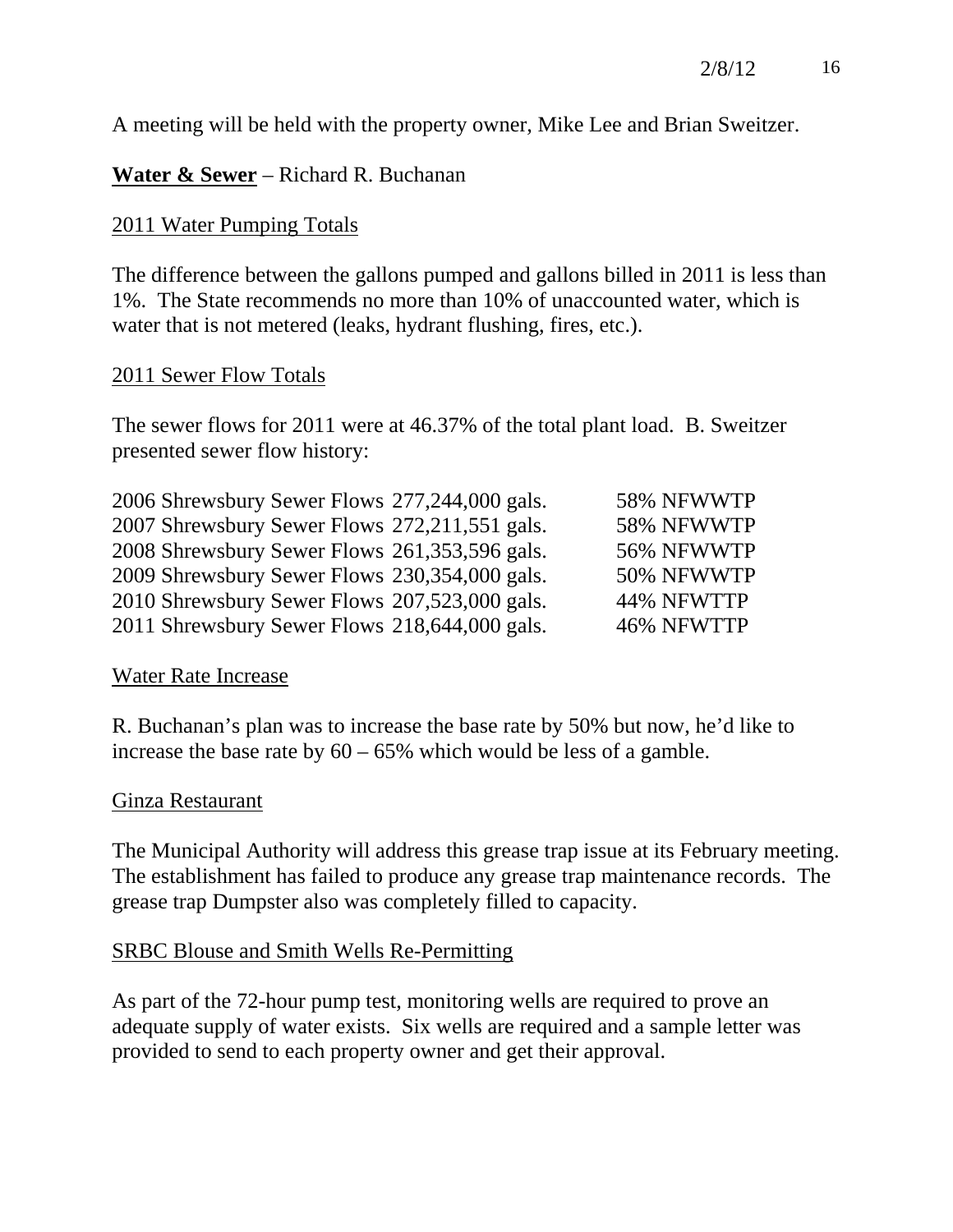## **Public Roads & Lighting** – Eric W. Stoley

#### Agreement with PennDOT for Electronic Access

E. Stoley moved that President Ridgely be authorized to sign the Agreement to Authorize Electronic Access to PennDOT Systems. C. Skoglind seconded. The motion carried with all in favor.

#### West Clearview Drive Drainage Problem

B. Sweitzer spoke with the owner of 50 West Clearview Drive about the drainage problem and he is very interested in signing a right-of-way agreement to complete the work.

#### **Street Sweeping**

Ross Industries will sweep the streets at a price of \$720.00 a day which will take place between April  $2<sup>nd</sup>$  through the 13<sup>th</sup>.

#### **Public Lands, Buildings and Finance** – Christopher M. Skoglind

#### 2011 Budget Compared to Actual

C. Skoglind prepared a report showing the actual expenses compared to the amount budgeted.

#### **ENGINEER'S REPORT**

#### Stormwater Ordinance

In order to make the ordinance less cumbersome, Eng. Lipinski is still making minor modifications and should give it to Sol. Rehmeyer next week.

#### Staff Review

21 South Hill Street and the McCleary preliminary subdivision plan will be in front of staff review next Tuesday.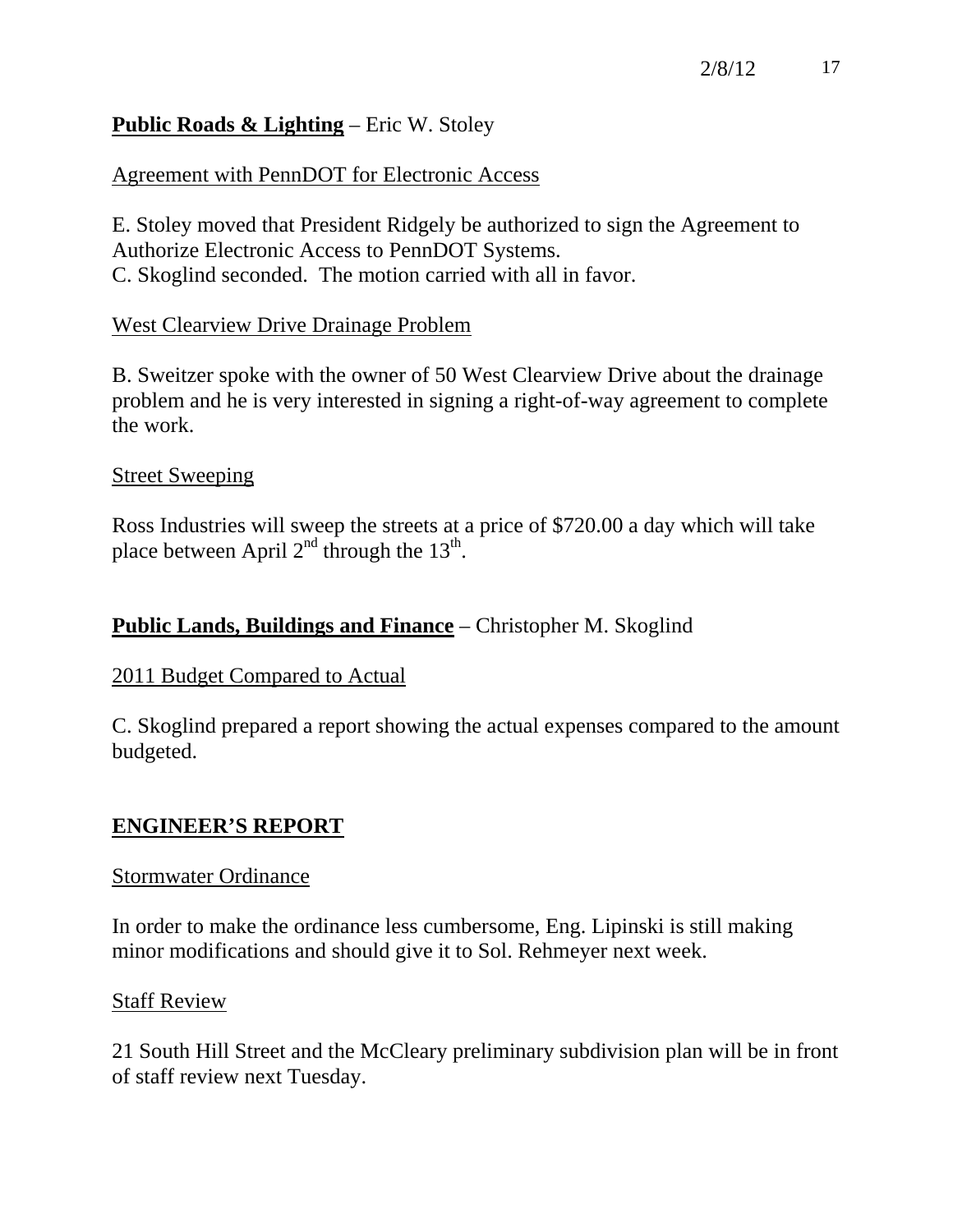#### Planning Module Lot Constitution Avenue

Shrewsbury Township allowed Baron Matthews to subdivide a lot along Constitution Avenue without a sewer EDU. The plan was recorded and DEP is requiring public sewer for the created second parcel. Matthews is in the process of reserving an EDU through the Township. The least expensive route to connect to the sewer is to install a grinder pump and force main to connect just west of the pet shop along Constitution Avenue in the PennDOT right-of-way. The other method would have involved crossing under the Stewartstown Railroad right-of-way with an annual rental fee.

B. Sweitzer stated Matthews will be filing eight plans to present to the Municipal Authority at its February 22 meeting. If the Authority approves the connection plan and Matthews obtains an EDU from the Township, then a letter will be sent to New Freedom Borough for an approval letter and then the planning exemption can be signed.

## **SOLICITOR'S REPORT**

#### Cable Services

The current cable franchise agreement expires December 15, 2014, with an automatic five year extension. The Cohen Law Group, from Pittsburgh, deals solely with the negotiation of cable franchises which may help the Borough maximize the cable franchise renewal and achieve better service. Sol. Rehmeyer will provide some additional information.

#### Regulation Issue Involving Comcast Communications

A Petition for Special Relief was filed by Comcast. The Petition involves 18 municipalities in the York County area and the Borough was included. The Petition asks to have removed governmental regulation of the broadcast basic cable rate but the Borough did not elect to regulate the basic cable rate. The Petition should have no impact on the Borough.

#### PennDOT EDU Agreement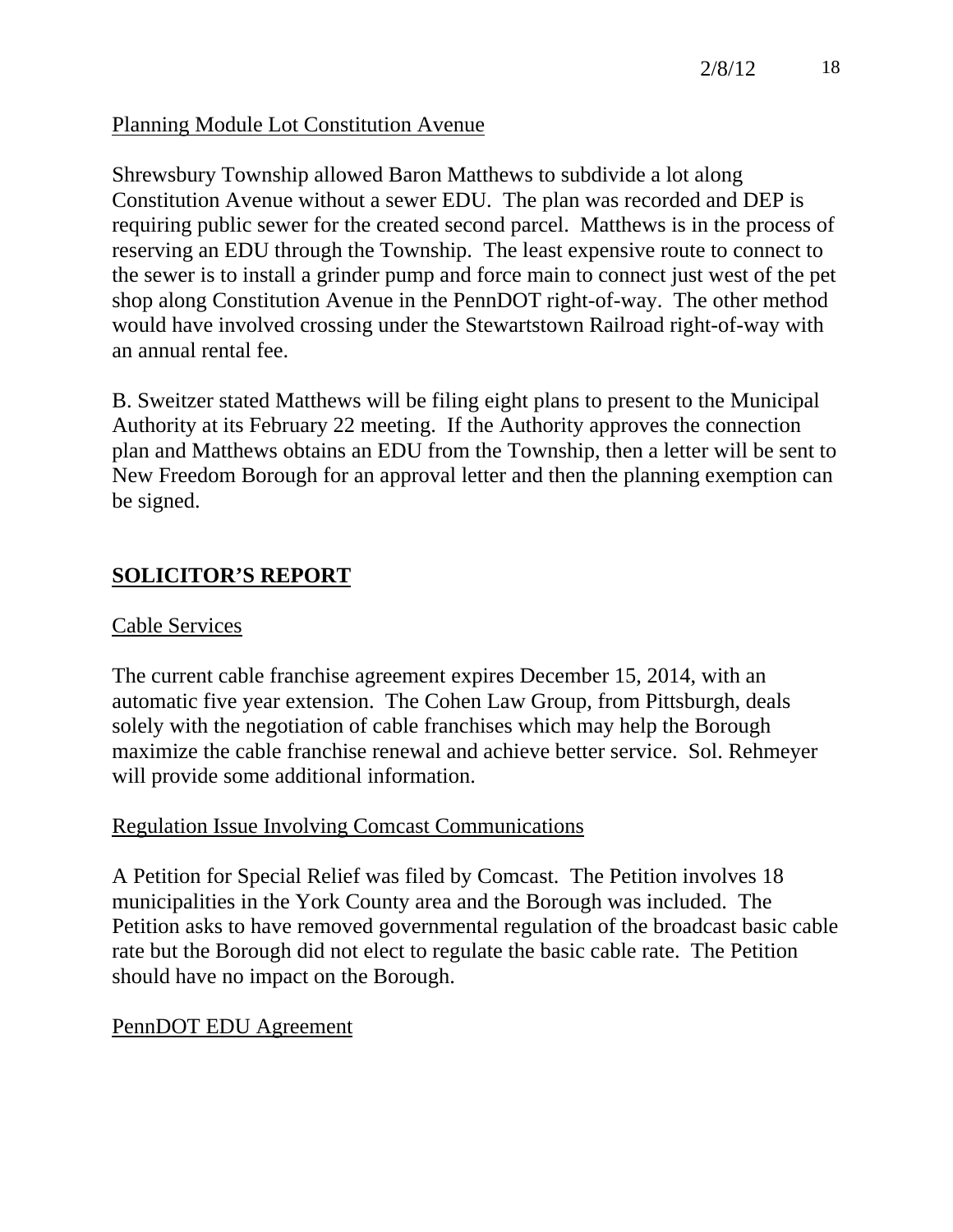Assistant Counsel Sharp acknowledged receipt of Sol. Rehmeyer's letter dated January 6 and indicated that he is updating the administrators at PennDOT on the issues again so negotiations can continue.

## Monitoring Wells

Sol. Rehmeyer's office is working with Supt. Sweitzer on the draft letter to be sent to the property owners regarding the 72 hour well pump tests.

# **Public Safety, Welfare and Personnel** – Michael G. Sharkey

## Public Works Vacancy

Over 120 resumes were received. Final interviews were held on February 7.

**Secretary's Report** – Cindy L. Bosley

# **York Area Tax Bureau** – Michael G. Sharkey

Draft minutes of the last meeting were received. M. Sharkey stated he was part of the tax collection committee that will be disbanding.

## **Subdivision, Land Development & Zoning** – Eric W. Stoley

## **Planning Commission/Regional Planning Commission** – Eric W. Stoley

E. Stoley stated a Regional Planning Commission meeting was held last evening and he is now the Chairman. The Commission will not dissolve but will meet on an as-needed basis. Since there is a surplus of funds, no dues will be collected for several years and the cost to advertise the joint meeting ad will continue to be paid from the Commission's funds. If a member withdraws, they must ask for a refund within 30 days.

## **UNFINISHED BUSINESS**

## **NEW BUSINESS**